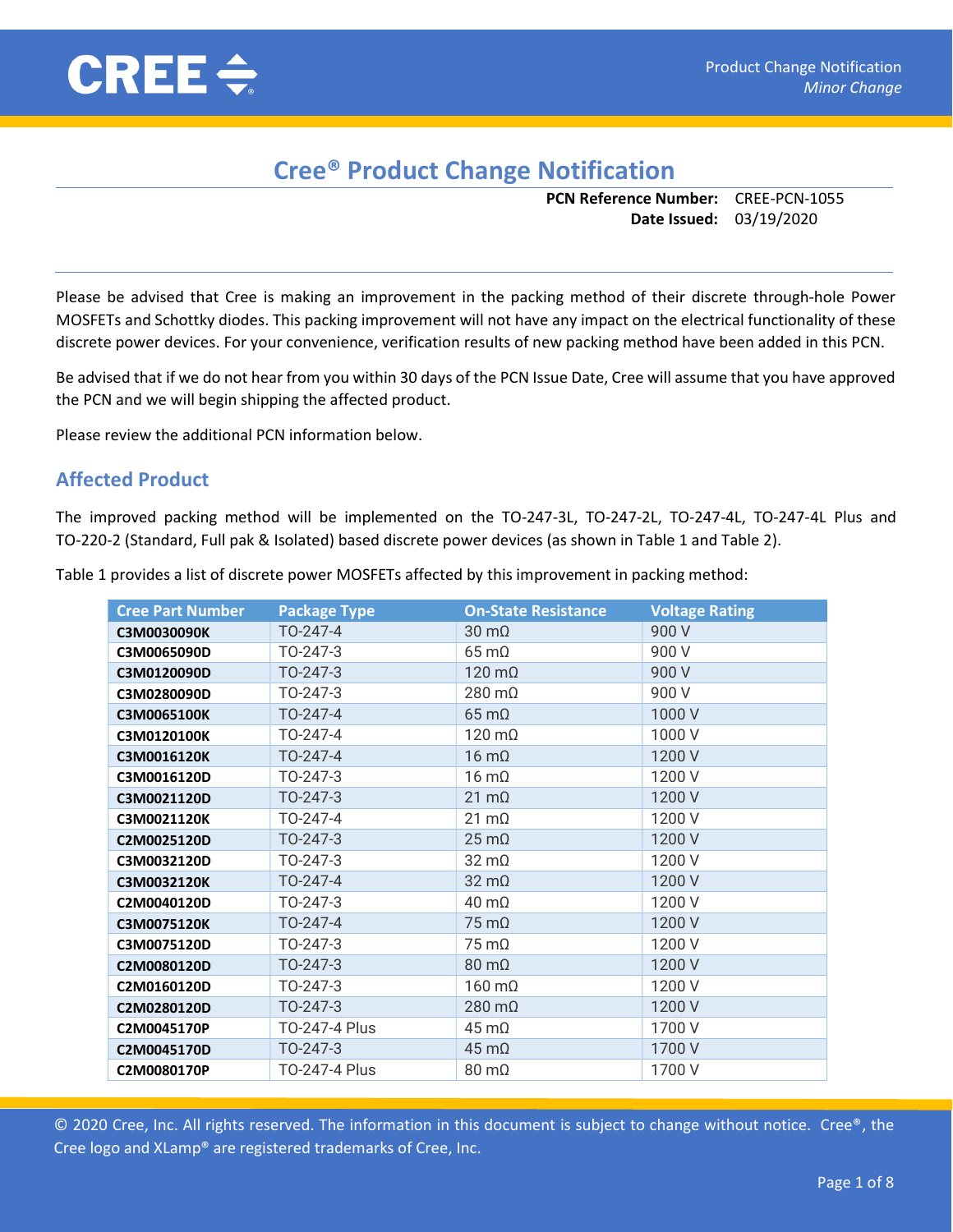

| C2M1000170D | $TO-247-3$ | $1000 \text{ m}$        | 1700 V |
|-------------|------------|-------------------------|--------|
| E3M0065090D | TO-247-3   | $65 \,\mathrm{m}\Omega$ | 900 V  |
| E3M0120090D | TO-247-3   | $120 \text{ m}$         | 900 V  |
| E3M0280090D | TO-247-3   | $280 \text{ m}$         | 900 V  |

Table 1. Affected discrete power MOSFETs

Table 2 provides a list of discrete SiC Schottky diodes affected by this improvement in packing method:

| <b>Cree Part Number</b> | <b>Package</b>  | <b>Current Rating</b> | <b>Voltage Rating</b> |
|-------------------------|-----------------|-----------------------|-----------------------|
| <b>CSD01060A</b>        | TO-220-2        | 1A                    | 600 V                 |
| C3D02060A               | TO-220-2        | 2A                    | 600 V                 |
| C3D02060F               | TO-220-F2       | 2A                    | 600 V                 |
| C3D03060A               | TO-220-2        | 3A                    | 600 V                 |
| C3D03060F               | TO-220-F2       | 3A                    | 600 V                 |
| C3D04060A               | TO-220-2        | 4 A                   | 600 V                 |
| C3D04060F               | TO-220-F2       | 4A                    | 600 V                 |
| C3D06060F               | TO-220-F2       | 6 A                   | 600 V                 |
| C3D06060A               | TO-220-2        | 6 A                   | 600 V                 |
| C3D08060A               | TO-220-2        | 8 A                   | 600 V                 |
| C3D10060A               | TO-220-2        | 10A                   | 600 V                 |
| C3D16060D               | TO-247-3        | 16 A                  | 600 V                 |
| C3D20060D               | TO-247-3        | 20 A                  | 600 V                 |
| C3D04065A               | TO-220-2        | 4 A                   | 650 V                 |
| C6D04065A               | TO-220-2        | 4A                    | 650 V                 |
| C6D06065A               | TO-220-2        | 6 A                   | 650 V                 |
| C3D06065I               | TO-220 Isolated | 6 A                   | 650 V                 |
| C3D06065A               | TO-220-2        | 6 A                   | 650 V                 |
| C3D08065A               | TO-220-2        | 8 A                   | 650 V                 |
| C6D08065A               | TO-220-2        | 8 A                   | 650 V                 |
| C3D08065I               | TO-220 Isolated | 8 A                   | 650 V                 |
| C6D10065A               | TO-220-2        | 10A                   | 650 V                 |
| C3D10065I               | TO-220 Isolated | 10 A                  | 650 V                 |
| C3D10065A               | TO-220-2        | 10 A                  | 650 V                 |
| C3D12065A               | TO-220-2        | 12A                   | 650 V                 |
| C3D16065D               | TO-247-3        | 16 A                  | 650 V                 |
| C3D16065D1              | TO-247-3        | 16 A                  | 650 V                 |
| C3D16065A               | TO-220-2        | 16 A                  | 650 V                 |
| C3D20065D               | TO-247-3        | 20 A                  | 650 V                 |
| <b>CVFD20065A</b>       | TO-220-2        | 20 A                  | 650 V                 |
| C3D30065D               | TO-247-3        | 30 A                  | 650 V                 |
| C5D50065D               | TO-247-3        | 50 A                  | 650 V                 |
| C4D02120A               | TO-220-2        | 2A                    | 1200 V                |
| C4D05120A               | TO-220-2        | 5 A                   | 1200 V                |
| C4D08120A               | TO-220-2        | 8 A                   | 1200 V                |
| E4D10120A               | TO-220-2        | 10 A                  | 1200 V                |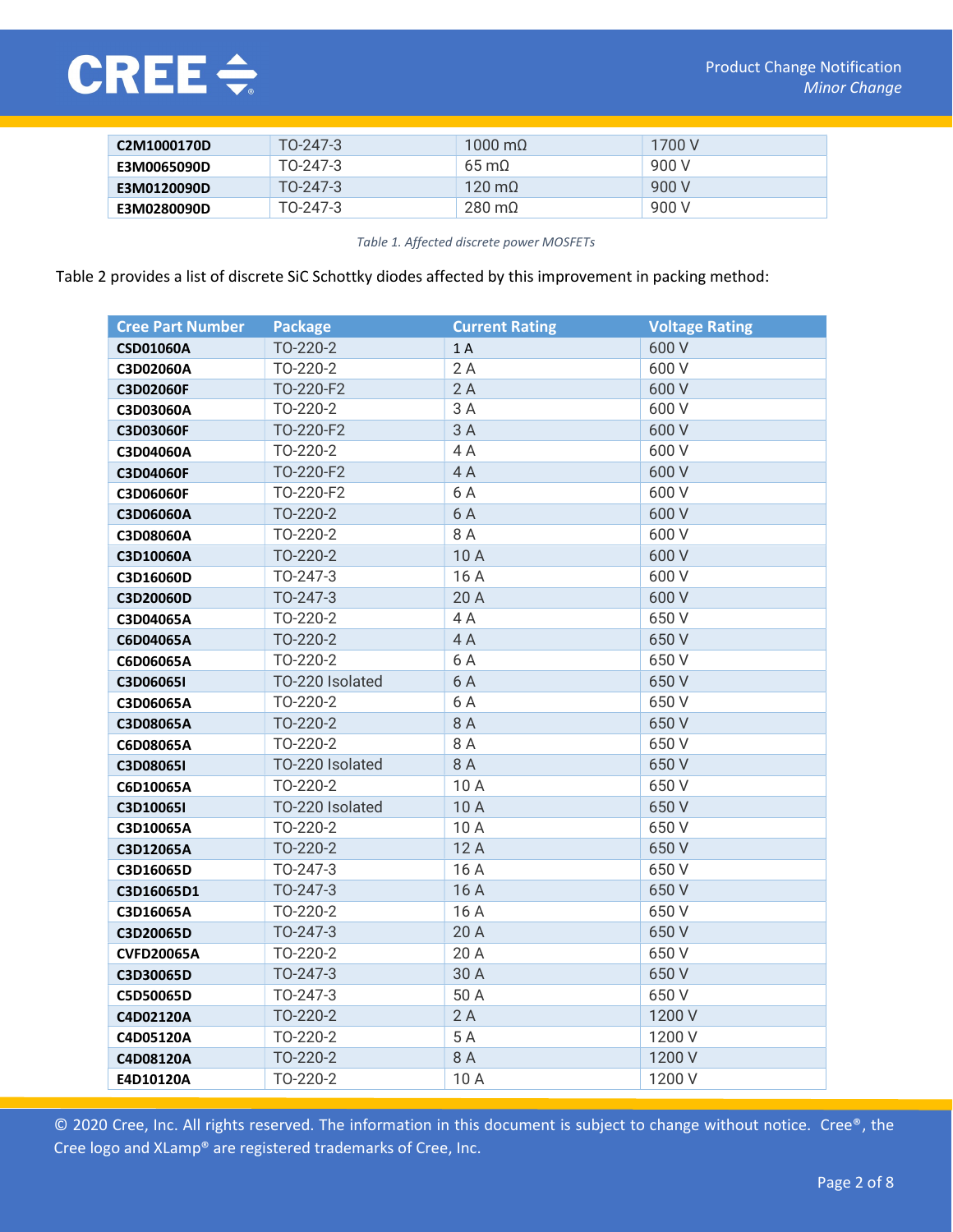

| C4D10120A        | TO-220-2 | 10A  | 1200 V |
|------------------|----------|------|--------|
| C4D10120D        | TO-247-3 | 10 A | 1200 V |
| C4D10120H        | TO-247-2 | 10A  | 1200 V |
| C4D15120H        | TO-247-2 | 15 A | 1200 V |
| C4D15120D        | TO-247-3 | 15A  | 1200 V |
| C4D15120A        | TO-220-2 | 15 A | 1200 V |
| E4D20120A        | TO-220-2 | 20A  | 1200 V |
| C4D20120D        | TO-247-3 | 20 A | 1200 V |
| C4D20120A        | TO-220-2 | 20 A | 1200 V |
| C4D20120H        | TO-247-2 | 20 A | 1200 V |
| C4D30120D        | TO-247-3 | 30 A | 1200 V |
| C4D40120D        | TO-247-3 | 40 A | 1200 V |
| <b>C5D05170H</b> | TO-247-2 | 5 A  | 1700 V |
| C3D10170H        | TO-247-2 | 10 A | 1700 V |
| <b>C5D10170H</b> | TO-247-2 | 10A  | 1700 V |
| <b>C5D25170H</b> | TO-247-2 | 25 A | 1700 V |
| <b>C3D25170H</b> | TO-247-2 | 25 A | 1700 V |

Table 2. Affected discrete SiC Schottky diodes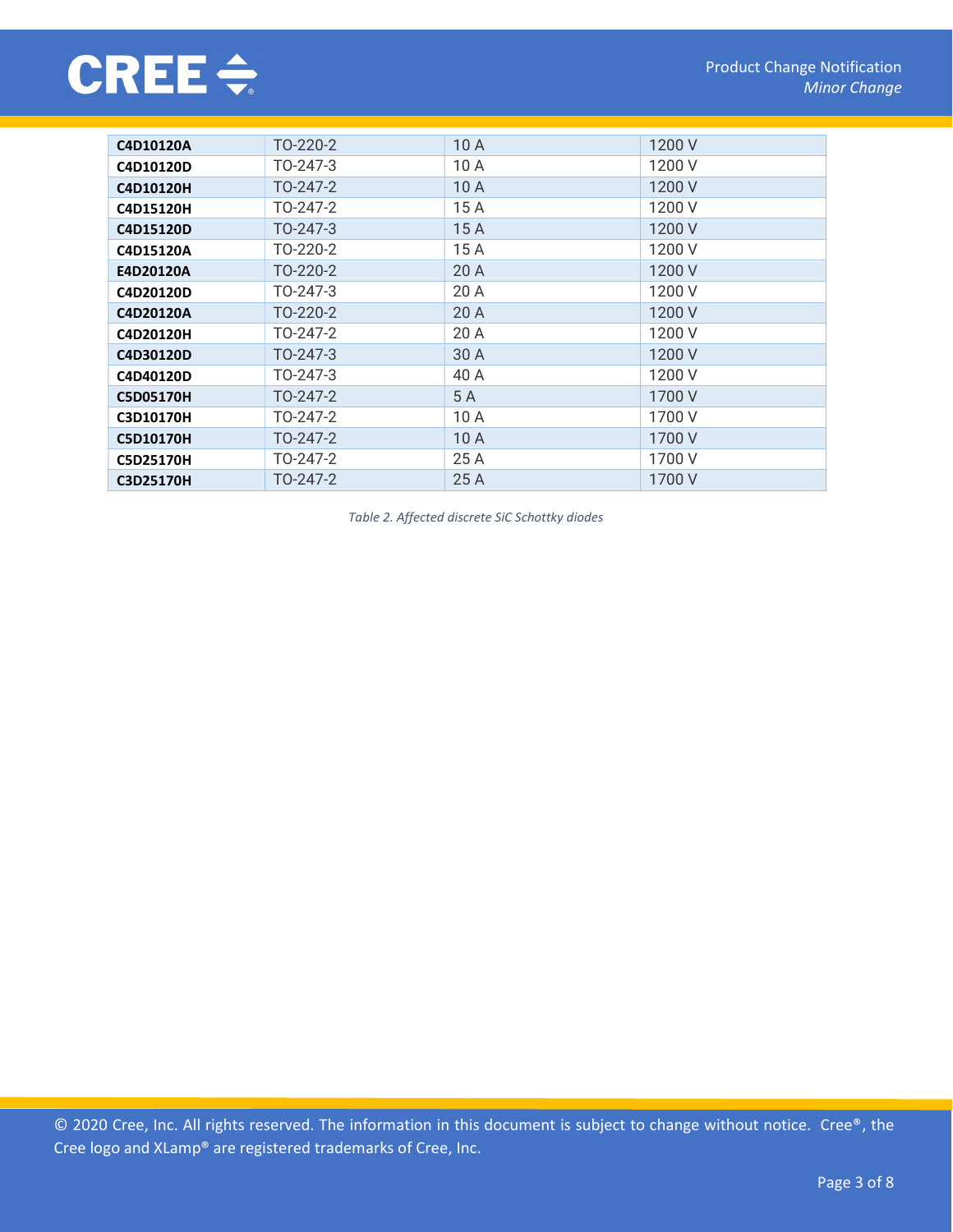# **CREE ÷**

## Description of the Change

CREE is improving the packaging method of its through-holes discrete power devices (MOSFETs and Schottky Diodes):

#### Discrete power devices based on TO-247-3L, TO-247-4L, TO-247-2L, TO-247-4L PLUS packages:

#### Existing Packing Method:

| Package                  | <b>Tube</b>                   |                            |                        |                      | <b>Inner Box</b>                             |                           |                         |                            | <b>Outer Box</b>                |                      |                         |
|--------------------------|-------------------------------|----------------------------|------------------------|----------------------|----------------------------------------------|---------------------------|-------------------------|----------------------------|---------------------------------|----------------------|-------------------------|
|                          | <b>Tube Dimension</b><br>(mm) | Qty.<br>per<br><b>Tube</b> | No. of<br><b>Tubes</b> | <b>Total</b><br>Qty. | <b>Inner Box</b><br><b>Dimension</b><br>(mm) | Filler/<br><b>Cushion</b> | Gross<br>Weight<br>(kg) | <b>Dimension</b><br>(mm)   | No. of<br>Inner<br><b>Boxes</b> | <b>Total</b><br>Qty. | Gross<br>Weight<br>(kg) |
| TO-247-4L                | 533.5X46X7.7                  | 30                         | 20                     | 600                  | 560 X 196 X 52                               | 1 Bubble<br>pad           | 5.                      | 590X210X130<br>590X280X210 | $2$ in $1$<br>$5$ in $1$        | 1200<br>3000         | 11<br>26                |
| TO-247-3L                | 533.5X46X7.7                  | 30                         | 20                     | 600                  | 560 X 196 X 52                               | 1 Bubble<br>pad           | 5                       | 590X210X130<br>590X280X210 | $2$ in $1$<br>$5$ in $1$        | 1200<br>3000         | 11<br>26                |
| TO-247-2L                | 533.5X46X7.7                  | 30                         | 20                     | 600                  | 560 X 196 X 52                               | 1 Bubble<br>pad           | 5.                      | 590X210X130<br>590X280X210 | $2$ in $1$<br>$5$ in $1$        | 1200<br>3000         | 11<br>26                |
| TO-247-4L<br><b>PLUS</b> | 533.5X46X7.7                  | 30                         | 20                     | 600                  | 560 X 196 X 52                               | 1 Bubble<br>pad           | 5                       | 590X210X130<br>590X280X210 | $2$ in $1$<br>$5$ in $1$        | 1200<br>3000         | 11<br>26                |

Table 3. Existing packing method of discrete power devices based on TO-247-3L, TO-247-4L, TO-247-2L, TO-247-4L PLUS Packages



1 Bubble Pad per Inner Box 2 in 1 Outer Box 5 in 1 Outer Box





Fig. 1 Existing Packing Method of TO-247 based Discrete Power

#### Improved Packing Method:

| Package                  | <b>Tube</b>                   |                            |                        |                      | <b>Inner Box</b>                             |                             |                                |                            | <b>Outer Box</b>                |                      |                         |
|--------------------------|-------------------------------|----------------------------|------------------------|----------------------|----------------------------------------------|-----------------------------|--------------------------------|----------------------------|---------------------------------|----------------------|-------------------------|
|                          | <b>Tube Dimension</b><br>(mm) | Qty.<br>per<br><b>Tube</b> | No. of<br><b>Tubes</b> | <b>Total</b><br>Qty. | <b>Inner Box</b><br><b>Dimension</b><br>(mm) | Filler/<br><b>Cushion</b>   | <b>Gross</b><br>Weight<br>(kg) | <b>Dimension</b><br>(mm)   | No. of<br>Inner<br><b>Boxes</b> | <b>Total</b><br>Qty. | Gross<br>Weight<br>(kg) |
| TO-247-4L                | 533.5X46X7.7                  | 30                         | 15                     | 450                  | 570 X 155 X 53                               | 2 Bubble pad<br>+ 2 sponge  | 4                              | 590X165X130<br>590X330X130 | $2$ in $1$<br>4 in 1            | 900<br>1800          | 9<br>~17                |
| TO-247-3L                | 533.5X46X7.7                  | 30                         | 15                     | 450                  | 570 X 155 X 53                               | 2 Bubble pad<br>+ 2 sponge  | 4                              | 590X165X130<br>590X330X130 | $2$ in $1$<br>4 in 1            | 900<br>1800          | 9<br>~17                |
| TO-247-2L                | 533.5X46X7.7                  | 30                         | 15                     | 450                  | 570 X 155 X 53                               | 2 Bubble pad<br>$+2$ sponge | 4                              | 590X165X130<br>590X330X130 | $2$ in $1$<br>4 in 1            | 900<br>1800          | 9<br>~17                |
| TO-247-4L<br><b>PLUS</b> | 533.5X46X7.7                  | 30                         | 15                     | 450                  | 570 X 155 X 53                               | 2 Bubble pad<br>+ 2 sponge  | $\overline{4}$                 | 590X165X130<br>590X330X130 | $2$ in $1$<br>4 in 1            | 900<br>1800          | 9<br>~17                |

Table 4. Improved packing method of discrete power devices based on TO-247-3L, TO-247-4L, TO-247-2L, TO-247-4L PLUS Packages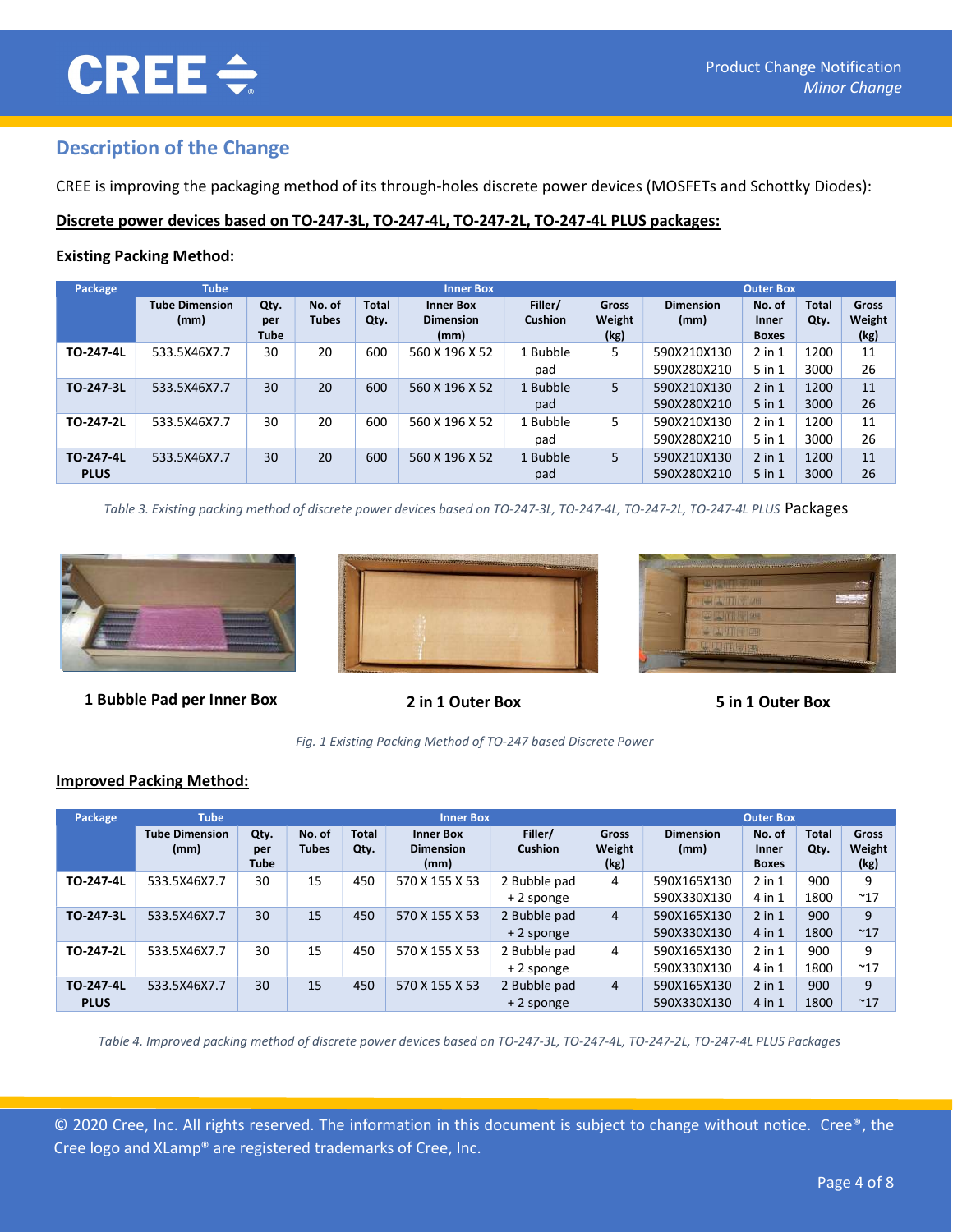







2 Bubble Pad + 2 Sponge per Inner Box

2 in 1 Outer Box 4 in 1 Outer Box

Fig. 2 Improved Packing Method of TO-247 based Discrete Power Devices

#### Comparison of SPQ and MOQ between new and existing packing methods:

| Package               |                 | <b>SPQ</b> | <b>MOQ</b>      |                 |  |
|-----------------------|-----------------|------------|-----------------|-----------------|--|
|                       | <b>Existing</b> | Improved   | <b>Existing</b> | <b>Improved</b> |  |
| TO-247-4L             | 600             | 450        | 600             | 450             |  |
| TO-247-3L             | 600             | 450        | 600             | 450             |  |
| TO-247-2L             | 600             | 450        | 600             | 450             |  |
| <b>TO-247-4L PLUS</b> | 600             | 450        | 600             | 450             |  |

Table 5. Comparison of SPQ and MOQ of existing and improved packing method of discrete power devices based on TO-247-3L, TO-247-4L, TO-247-2L, TO-247-4L PLUS Packages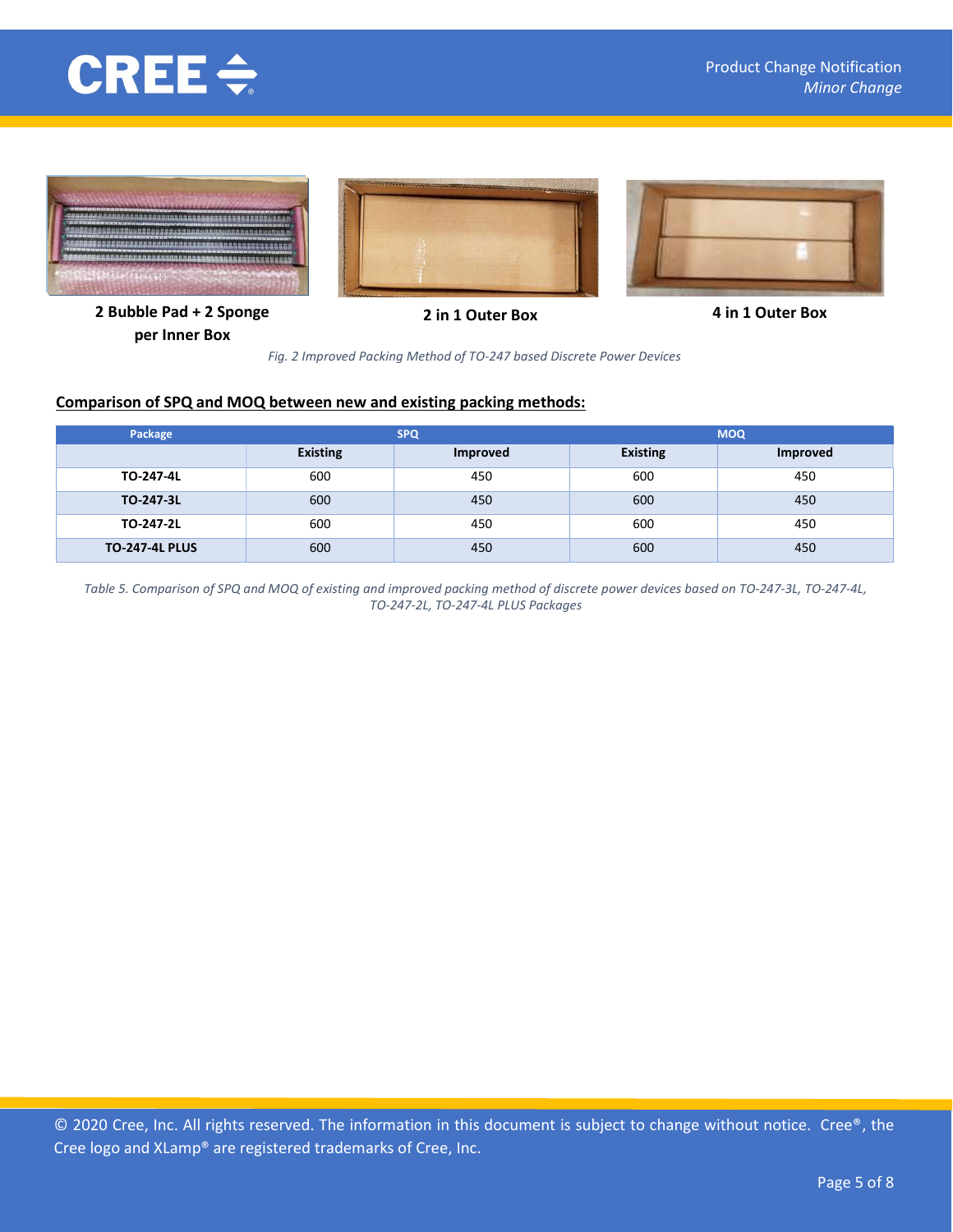#### Discrete power devices based on TO-220-2L (Standard), TO-220-F2 (Fullpak) and TO-220-ISO (Isolated) packages:

#### Existing Packing Method:

| Package    | <b>Tube</b>                             |                            |                        |                      | <b>Inner Box</b>                             |                           |                         |                            | <b>Outer Box</b>                |                      |                         |
|------------|-----------------------------------------|----------------------------|------------------------|----------------------|----------------------------------------------|---------------------------|-------------------------|----------------------------|---------------------------------|----------------------|-------------------------|
|            | <b>Tube</b><br><b>Dimension</b><br>(mm) | Qty.<br>per<br><b>Tube</b> | No. of<br><b>Tubes</b> | <b>Total</b><br>Qty. | <b>Inner Box</b><br><b>Dimension</b><br>(mm) | Filler/<br><b>Cushion</b> | Gross<br>Weight<br>(kg) | <b>Dimension</b><br>(mm)   | No. of<br>Inner<br><b>Boxes</b> | <b>Total</b><br>Qty. | Gross<br>Weight<br>(kg) |
| TO-220-2L  | 534.5X33X7                              | 50                         | 20                     | 1000                 | 560X196X52                                   | 1 Bubble<br>pad           | 3                       | 590X210X130<br>590X280X210 | $2$ in $1$<br>$5$ in $1$        | 2000<br>5000         | 16                      |
| TO-220-F2  | 550X350X8.5                             | 50                         | 20                     | 1000                 | 575 X 155 X 55                               | 1 Bubble<br>pad           | 2.4                     | 600X170X120<br>600X290X170 | $2$ in $1$<br>$5$ in $1$        | 2000<br>5000         | 5.8<br>13               |
| TO-220-ISO | 534.5X33X7                              | 50                         | 20                     | 1000                 | 560X196X52                                   | 1 Bubble<br>pad           | 3                       | 590X210X130<br>590X280X210 | $2$ in $1$<br>$5$ in $1$        | 2000<br>5000         | ⇁<br>16                 |

Table 6. Existing packing method of discrete power devices based on TO-220-2L (Standard), TO-220-F2 (Fullpak) and TO-220-ISO (Isolated) Packages



1 Bubble Pad per Inner Box 2 in 1 Outer Box 5 in 1 Outer Box







#### Improved Packing Method:

| Package    | <b>Tube</b>                   |                            |                        |                      | <b>Inner Box</b>                             |                           |                         |                          | <b>Outer Box</b>                |                      |                         |
|------------|-------------------------------|----------------------------|------------------------|----------------------|----------------------------------------------|---------------------------|-------------------------|--------------------------|---------------------------------|----------------------|-------------------------|
|            | <b>Tube Dimension</b><br>(mm) | Qty.<br>per<br><b>Tube</b> | No. of<br><b>Tubes</b> | <b>Total</b><br>Qty. | <b>Inner Box</b><br><b>Dimension</b><br>(mm) | Filler/<br><b>Cushion</b> | Gross<br>Weight<br>(kg) | <b>Dimension</b><br>(mm) | No. of<br>Inner<br><b>Boxes</b> | <b>Total</b><br>Qty. | Gross<br>Weight<br>(kg) |
| TO-220-2L  | 534.5X33X7                    | 50                         | 20                     | 1000                 | 570 X 155 X 53                               | 2 Bubble pad              | 3                       | 590X165X130              | $2$ in $1$                      | 2000                 |                         |
|            |                               |                            |                        |                      |                                              | + 2 sponge                |                         | 590X330X130              | 4 in 1                          | 4000                 | 13                      |
| TO-220-F2  | 550X350X8.5                   | 50                         | 20                     | 1000                 | 570 X 155 X 53                               | Unchanged                 | 2.4                     | 590X165X130              | $2$ in $1$                      | 2000                 | 5.8                     |
|            |                               |                            |                        |                      |                                              |                           |                         | 590X330X130              | 4 in 1                          | 4000                 | 11                      |
| TO-220-    | 534.5X33X7                    | 50                         | 20                     | 1000                 | 570 X 155 X 53                               | 2 Bubble pad              | 3                       | 590X165X130              | $2$ in $1$                      | 2000                 | 7                       |
| <b>ISO</b> |                               |                            |                        |                      |                                              | + 2 sponge                |                         | 590X330X130              | 4 in 1                          | 4000                 | 13                      |

Table 7. Improved packing method of discrete power devices based on TO-220-2L (Standard), TO-220-F2 (Fullpak) and TO-220-ISO (Isolated) Packages







2 Bubble Pad + 2 Sponge per inner box



2 in 1 Outer Box 4 in 1 Outer Box

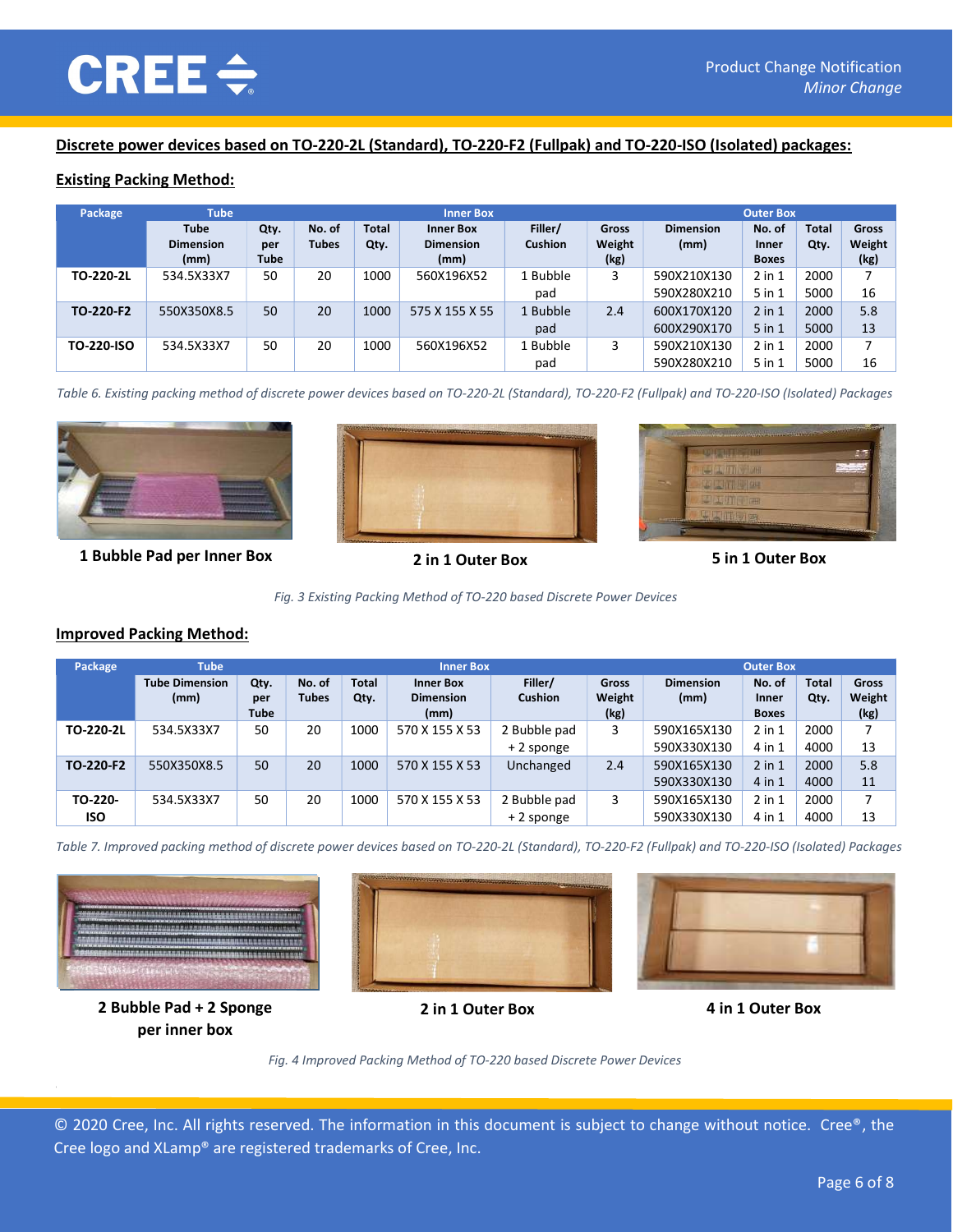#### Comparison of SPQ and MOQ between new and existing packing methods:

| Package           |                 | <b>SPQ</b>      | <b>MOQ</b>      |                 |  |
|-------------------|-----------------|-----------------|-----------------|-----------------|--|
|                   | <b>Existing</b> | <b>Improved</b> | <b>Existing</b> | <b>Improved</b> |  |
| TO-220-2L         | 1000            | 1000            | 1000            | 1000            |  |
| TO-220-F2         | 1000            | 1000            | 1000            | 1000            |  |
| <b>TO-220-ISO</b> | 1000            | 1000            | 1000            | 1000            |  |

Table 8. Comparison of SPQ and MOQ of existing and improved packing methods of discrete power devices based on TO-220-2L (Standard), TO-220-F2 (Fullpak) and TO-220-ISO (Isolated) Packages

## Reason for the Change

The key reason of implementing the new packing method is to avoid the bending of leads (as shown in Fig. 5) that occurs during packing and shipping process.



Fig. 5 Phenomena of lead bending

## Change Impact on Form, Fit, Function, or Reliability

The improved packing method will not change the form, fit, function or the reliability of discrete through-hole power devices (MOSFETs and Schottky diodes) (shown in Table 1. And Table. 2).